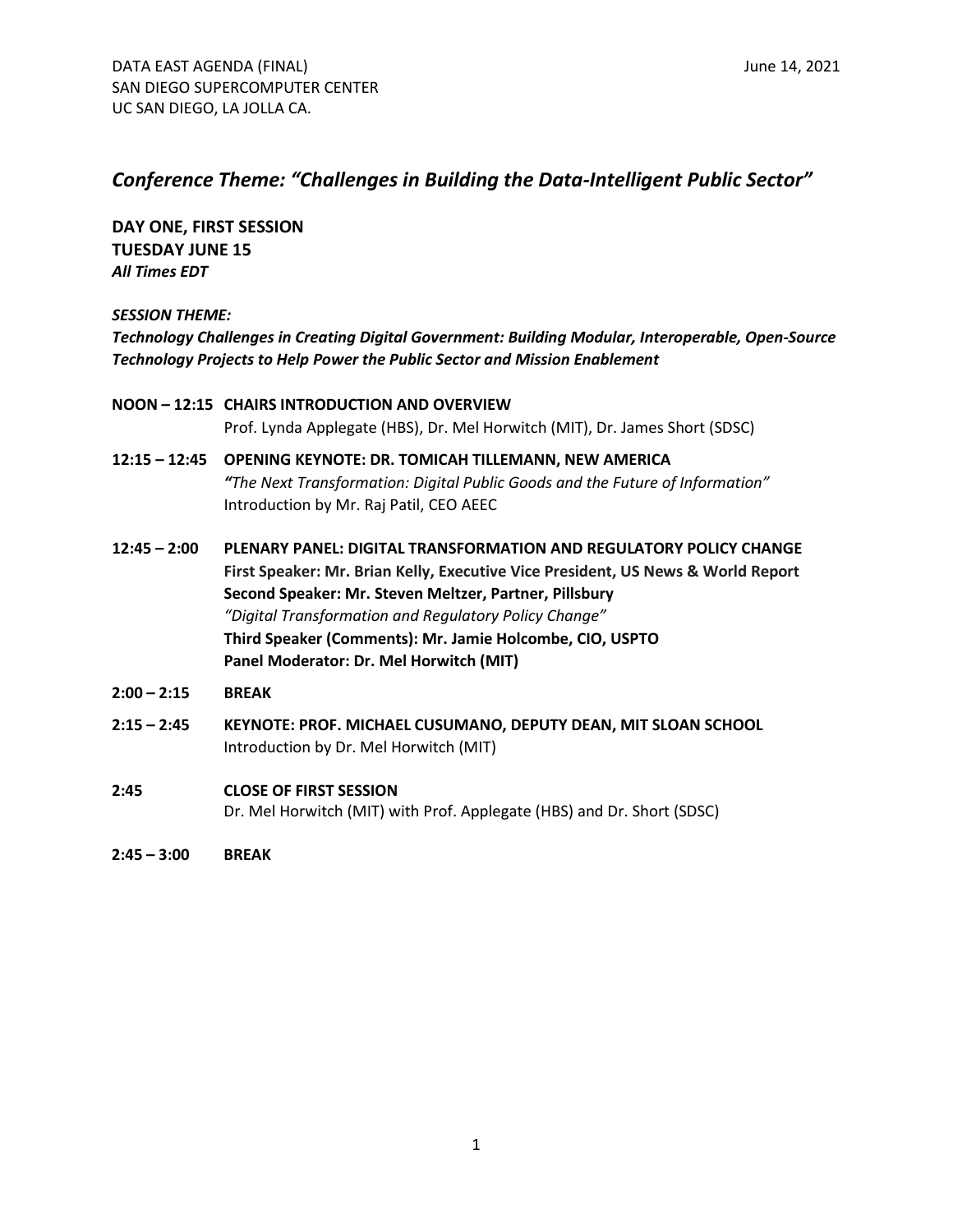## **DAY ONE, SECOND SESSION TUESDAY JUNE 15** *All Times EDT*

*SESSION THEME: Transforming Government's Role: Building Business, Technology and Civic Partnerships*

- **3:00 – 3:30 KEYNOTE: PROF. LYNDA APPLEGATE, HARVARD BUSINESS SCHOOL "***Accelerating Transformation: Building Partnership Ecosystems"*
- **3:30 – 5:00 PLENARY PANEL: BUILDING INNOVATION PLATFORMS AND ECOSYSTEMS** Live Case Discussion with Leadership Team Led by Prof. Applegate **Speakers: Mr. Steven Ambrose, CIO and VP, DTE Energy Mr. Kevin Foreman, CTO, Powerley Mr. Manoj Kumar, CEO, Powerley Mr. Jason Vazzano, Co-founder and President / CEO, Vectorform**
- **5:00 CLOSE OF DAY ONE** Professor Applegate with comments from Industry Chairs Mr. Raj Patil, Mr. Barry Rudolph, Dr. Pieter De Leenheer